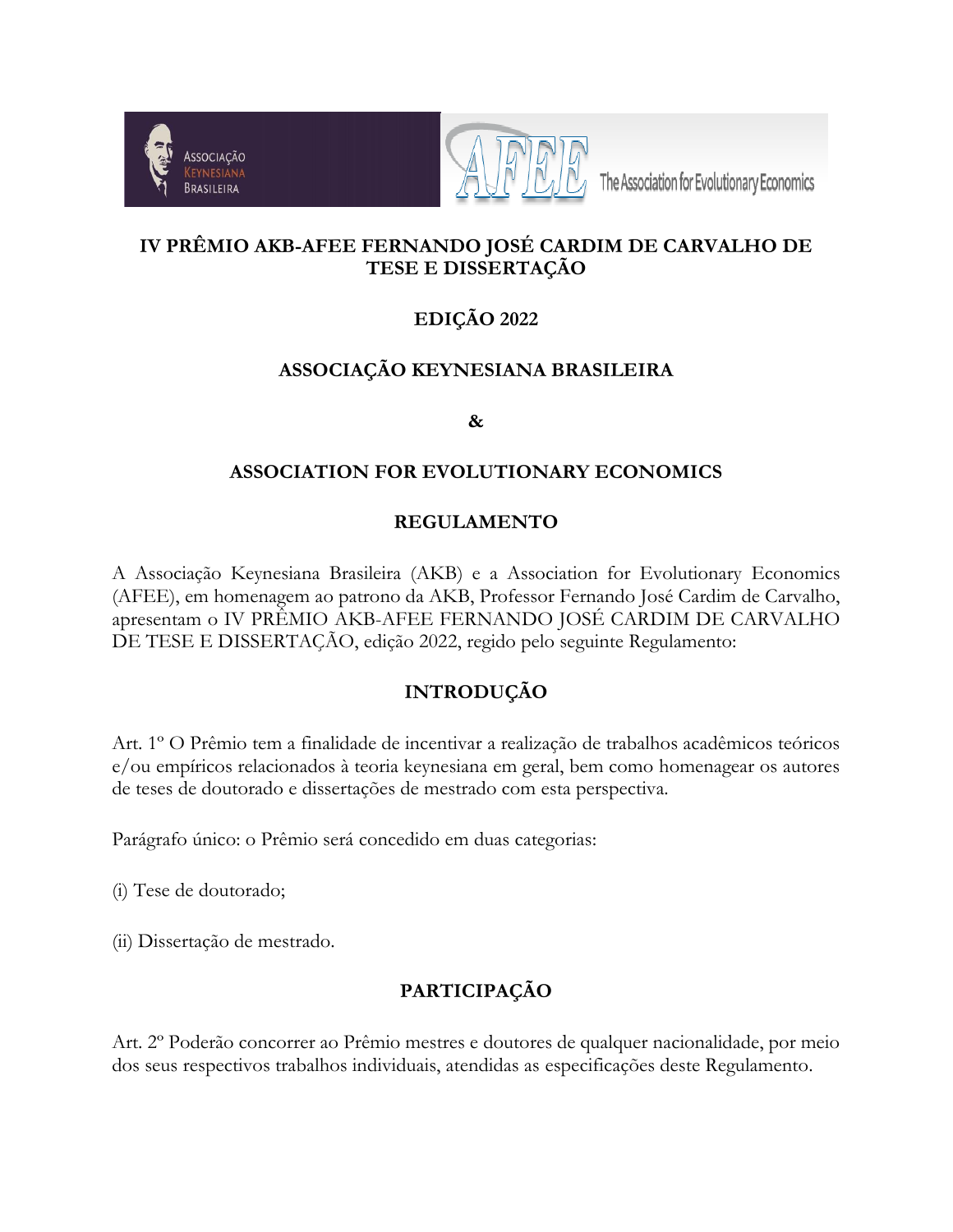§1º Poderão participar autore(s) ou a(s) autora(s) de dissertações de mestrado e de teses de doutorado ainda não publicadas (inéditas), redigidas em português ou inglês, defendidas e aprovadas nos 24 (vinte e quatro) meses imediatamente anteriores ao encerramento das inscrições do presente Prêmio, a saber, 10/08/2022. Ou seja, os trabalhos defendidos a partir de 10/08/2020 podem concorrer ao Prêmio.

§2º Ficam impedidos de participar teses ou dissertações que já foram, parcial ou integralmente, premiadas em outros concursos e que já concorreram em edições anteriores do Prêmio.

# **INSCRIÇÃO E SUBMISSÃO DOS TRABALHOS**

Art. 3º: Os prazos e a submissão dos trabalhos são descritos a seguir:

§1º O concurso terá inscrições abertas em 15 de junho de 2022 e o prazo final para envio de trabalhos é 10 de agosto de 2022.

§2º A ficha de inscrição ao Prêmio (ver site da AKB: www.associacaokeynesianabrasileira.org) e o trabalho (tese ou dissertação) deverão, obrigatoriamente, ser encaminhadas em formato ".pdf" para o e-mail: [associacao.keynesiana@gmail.com;](mailto:associacao.keynesiana@gmail.com)

§3º O(s) candidato(s) e a(s) candidata(s) deverão enviar os dois arquivos indicados no parágrafo anterior em uma mesma mensagem de e-mail.

§4º No campo assunto da mensagem deve constar: i) "IV PRÊMIO AKB-AFEE FERNANDO JOSÉ CARDIM DE CARVALHO DA AKB – MODALIDADE TESE", no caso de tese de doutorado; e ii) "IV PRÊMIO AKB-AFEE FERNANDO JOSÉ CARDIM DE CARVALHO DA AKB – MODALIDADE DISSERTAÇÃO", no caso de dissertação de mestrado.

§5º Os trabalhos deverão ser apresentados sem qualquer informação que permita identificar a autoria, direta ou indiretamente, sob pena de desclassificação. Além disso, em hipótese nenhuma deverão ser mencionados no texto os nomes do(a) autor(a), da instituição de ensino ou do(a) professor(a) orientador(a).

§6º Na folha de rosto do trabalho deverão constar a identificação do IV PRÊMIO FERNANDO JOSÉ CARDIM DE CARVALHO DE TESE E DISSERTAÇÃO DA ASSOCIAÇÃO KEYNESIANA BRASILEIRA E DA ASSOCIATION FOR EVOLUTIONARY ECONOMICS, na margem superior da folha. A categoria a que concorre deve aparecer centralizada na folha.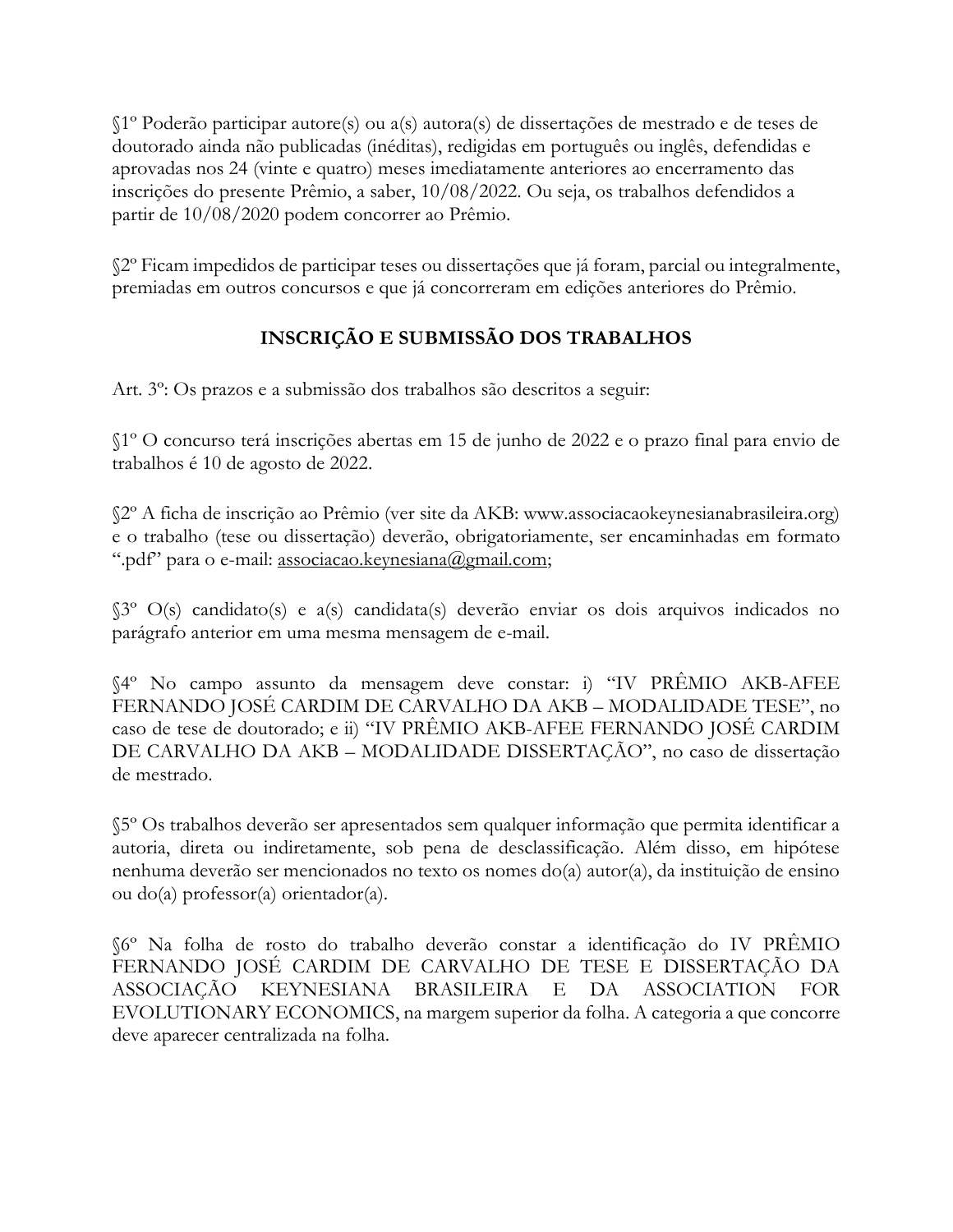#### **PREMIAÇÕES**

Art. 4º Os prêmios contemplarão apenas o melhor trabalho inscrito em cada categoria.

§1º: A Comissão Julgadora poderá decidir pela não concessão da premiação, caso entenda que os trabalhos submetidos não fazem jus ao Prêmio.

§2º: A Comissão Julgadora poderá conceder uma menção honrosa para cada categoria.

Art. 5º Autore(s) ou a(s) autora(s) dos trabalhos premiados em cada categoria serão homenageado(a)s como segue:

(i) Certificado da Associação Keynesiana Brasileira e da Association for Evolutionary Economics de melhores tese e dissertação do IV AKB-AFEE Prêmio Fernando José Cardim de Carvalho de Tese e Dissertação;

(ii) Isenção da taxa de inscrição para a participação no 15º Encontro Internacional da AKB, caso haja cobrança de taxa;

(iii) Isenção da taxa para ser membro(a) da Association for Evolutionary Economics ao longo de 1 (um) ano;

(iv) Disponibilização dos trabalhos no site da AKB, no ambiente relacionado ao Prêmio AFEE-AKB Fernando José Cardim de Carvalho de Tese e Dissertação;

(v) US\$ 300, em valores brutos, como premiação de dissertação de mestrado; e US\$ 400, em valores brutos, para tese de doutorado.

## **COMISSÃO JULGADORA**

Art. 6º O julgamento dos trabalhos das duas categorias será feito por Comissão Julgadora designada especial e exclusivamente para este fim, contendo membro(a) representante da diretoria da AKB, membro(a) representante da Association for Evolutionary Economics - Committee on Regional and International Conferences (CORIC/ AFEE) e membro(a)s convidado(a)s.

Parágrafo único: A Comissão Julgadora elaborará os procedimentos de avaliação, sendo soberana no julgamento.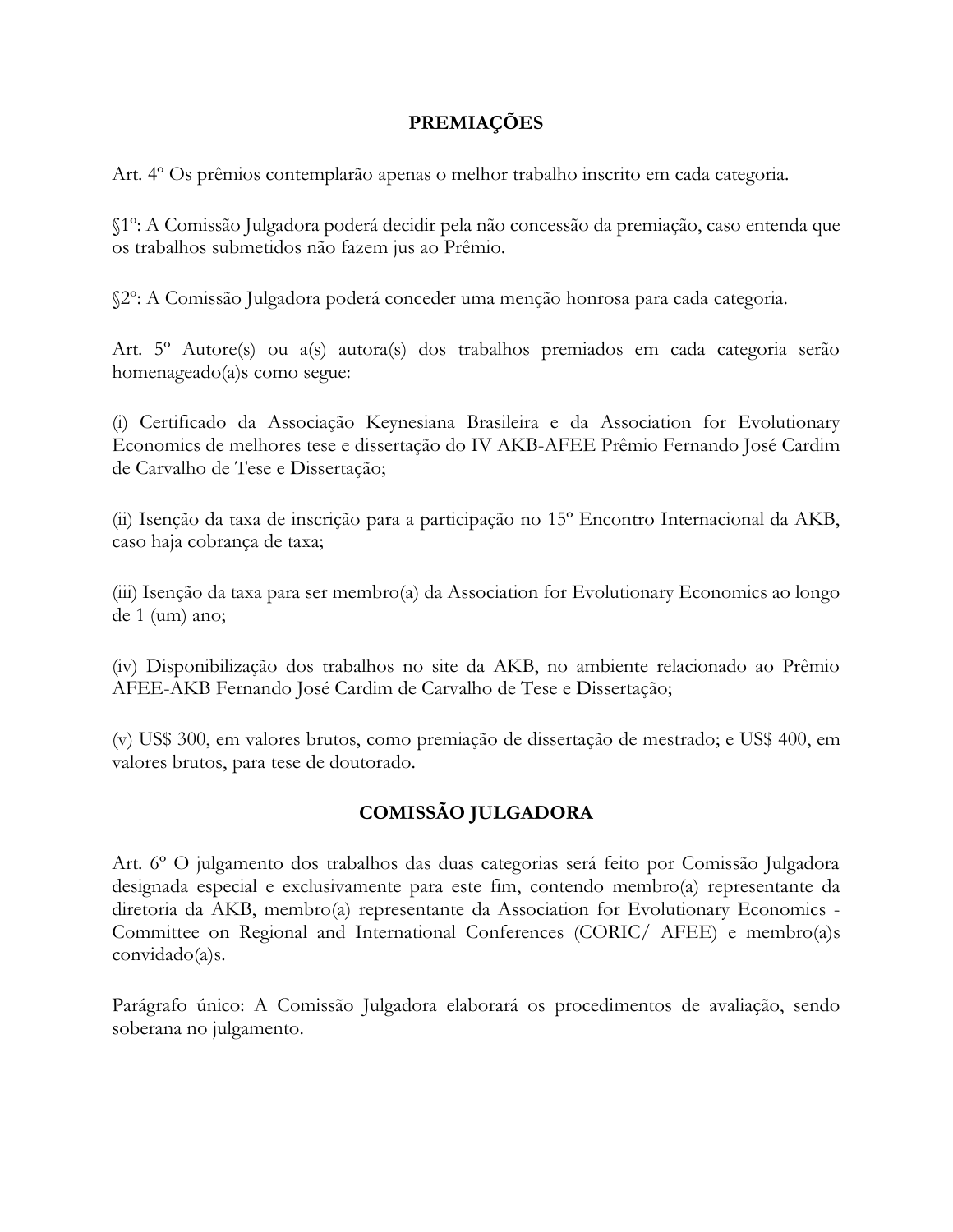#### **RESULTADO**

Art. 7º O resultado estará disponível no site da AKB e da AFEE [\(https://associacaokeynesianabrasileira.org/\)](https://associacaokeynesianabrasileira.org/) até 10 de setembro de 2022.

Art. 8º A solenidade de premiação será realizada no 15º Encontro Internacional da AKB.

# **DISPOSIÇÕES FINAIS**

Art. 9º A inscrição do trabalho implica automática concordância com o presente Regulamento.

Art. 10º Os casos omissos serão resolvidos pela Comissão Julgadora.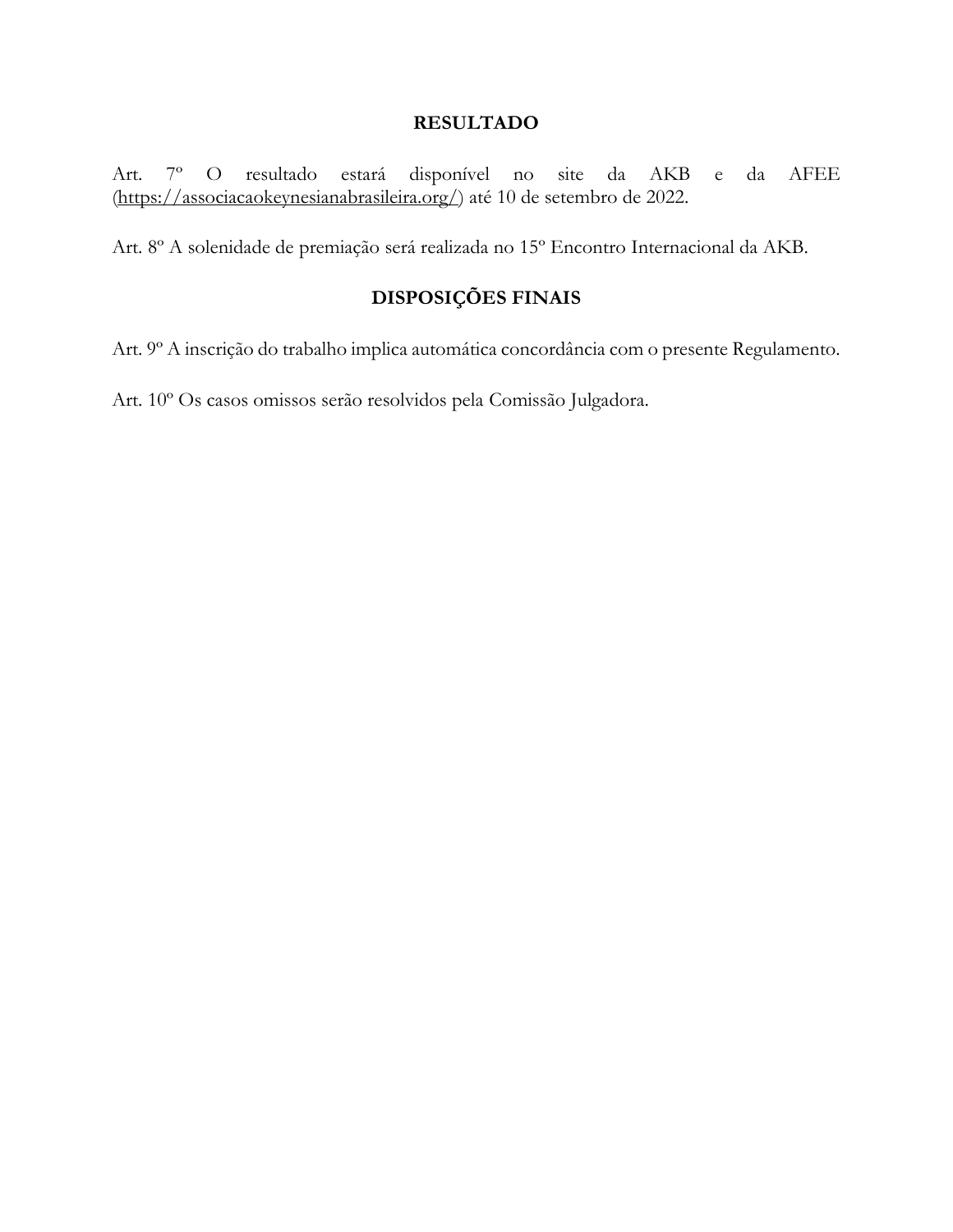



The Association for Evolutionary Economics

## **IV AKB-AFEE FERNANDO JOSÉ CARDIM DE CARVALHO THESIS AND DISSERTATION AWARD**

## **2022 EDITION**

### **ASSOCIAÇÃO KEYNESIANA BRASILEIRA**

**&**

#### **ASSOCIATION FOR EVOLUTIONARY ECONOMICS**

#### **REGULATION**

The Brazilian Keynesian Association (AKB) and the Association for Evolutionary Economics, in honor of the AKB's patron, Professor Fernando José Cardim de Carvalho, present the IV AKB-AFEE FERNANDO JOSÉ CARDIM DE CARVALHO THESIS AND DISSERTATION AWARD, 2022 edition, governed by this Regulation:

#### **INTRODUCTION**

Art. 1 The purpose of the Award is to encourage theoretical and/or empirical academic work related to Keynesian theory in general, as well as to honor the authors of doctoral dissertations and master's thesis within this perspective.

Single paragraph: the Award will be granted in two categories:

(i) Doctoral dissertation

(ii) Master's thesis.

#### **PARTICIPATION**

Art. 2 Masters and PhDs of any nationality can compete for the Award through their respective individual works, following the guidelines that per below.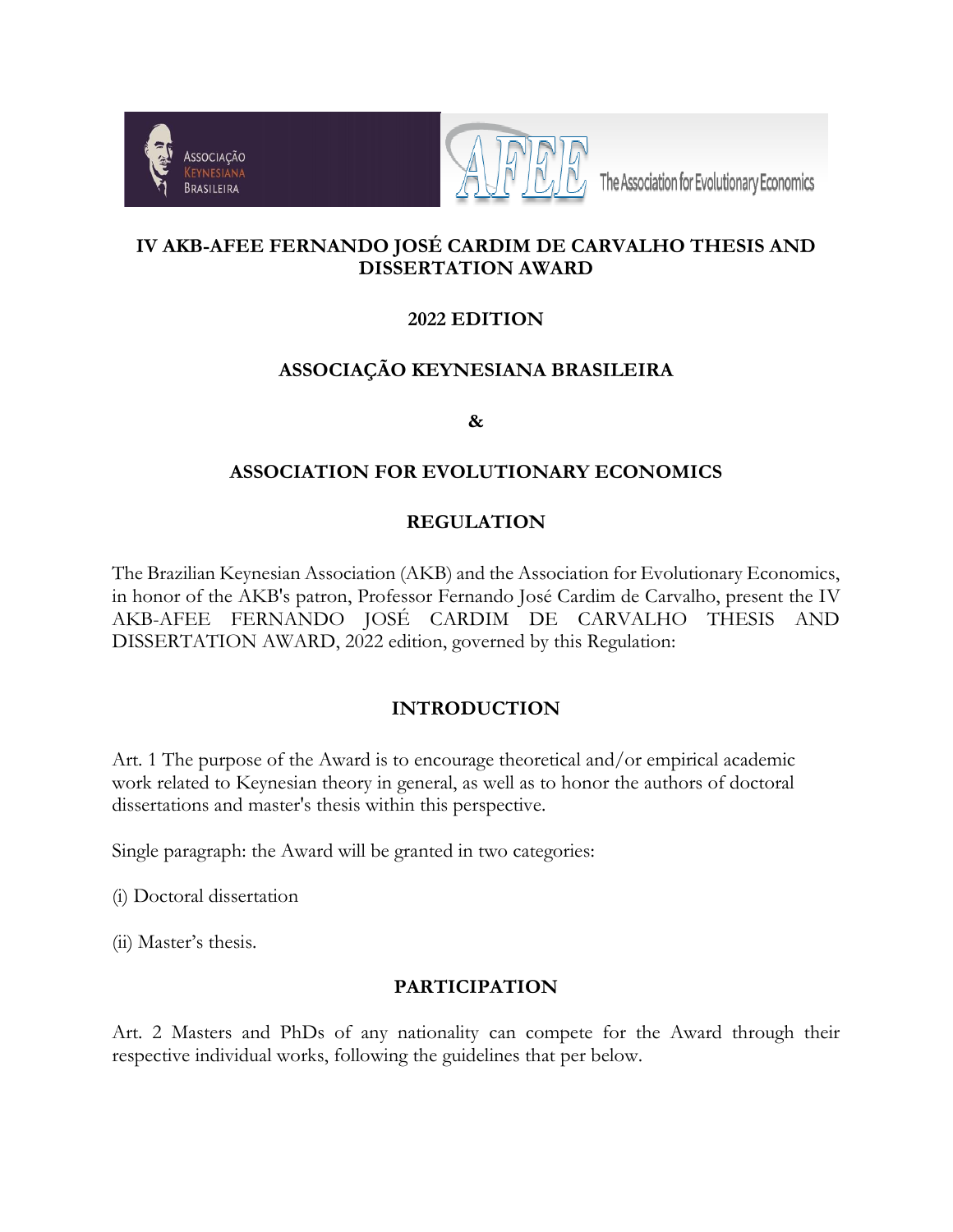§ Authors of unpublished master's degree thesis and doctoral dissertations written in Portuguese or English, approved within 24 (twenty-four) months immediately prior to the closing date for registration of this Award, i.e. August 10, 2022, may participate. That is, individual works approved from 10/08/2020 onwards can participate.

§ Thesis and dissertations that already have been partially or fully awarded in other competitions are not allowed to participate. The same for works who have taken part in this Award.

#### **SUBMISSIONS**

Art. 3º: The deadline for registration starts on June 15, 2022, and goes until August 10, 2022;

§1º The file and the registration form (find it at AKB website: www.associacaokeynesianabrasileira.org) for thesis and dissertation must be sent in ".pdf" file to the e-mail: associacao.keynesiana@gmail.com;

§2º Candidates should send the two files indicated in the previous paragraph in a single e-mail message.

§3º The subject field of the message should be: i) "IV AKB-AFEE FERNANDO JOSÉ CARDIM DE CARVALHO AWARD - DISSERTATION", in the case of a doctoral dissertation; and ii) "IV AKB-AFEE FERNANDO JOSÉ CARDIM DE CARVALHO AWARD - THESIS ", if it is a master's thesis.

§4º All works must be presented without any information that allows identification of authorship, directly or indirectly, under penalty of disqualification. Furthermore, under no circumstances should the names of the author, the educational institution or the supervising professor be mentioned in the text.

§5º The title page of the work must contain the identification of the IV FERNANDO JOSÉ CARDIM DE CARVALHO THESIS AND DISSERTATION OF THE BRAZILIAN KEYNESIAN ASSOCIATION and THE ASSOCIATION FOR EVOLUTIONARY ECONOMICS, in the upper margin of the page, and the category in which it is competing, centered on the page.

#### **AWARDS**

Art. 4º The prizes will be awarded only to the best work of each category.

§1º The Judging Commission may decide not to award the prize, if it unanimously decides that no submitted work deserved it.